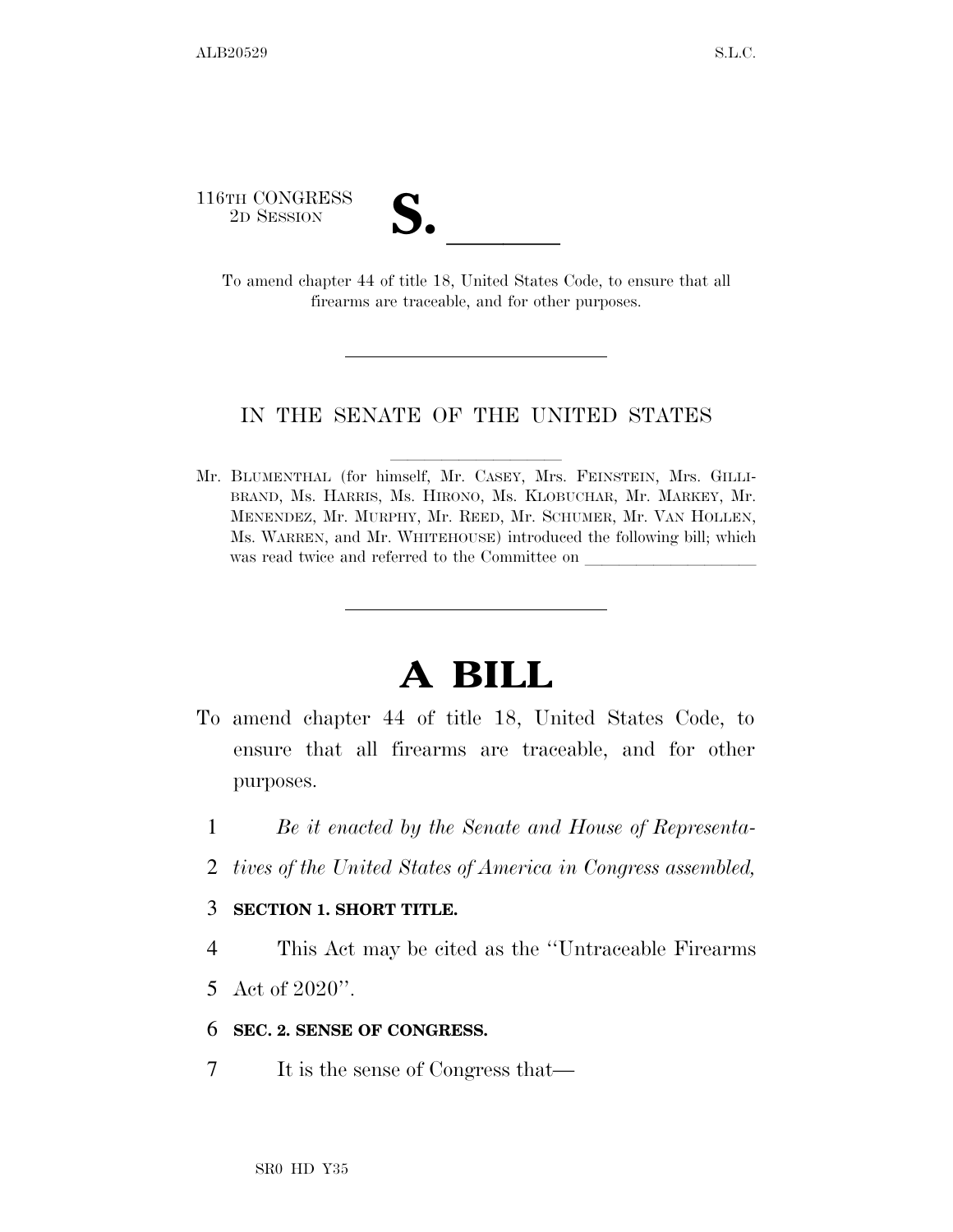| $\mathbf{1}$   | $(1)$ without the enactment of this Act, the Bu-        |
|----------------|---------------------------------------------------------|
| 2              | reau of Alcohol, Tobacco, Firearms, and Explosives      |
| 3              | has the authority to regulate ghost guns (as defined    |
| $\overline{4}$ | in section $921(a)$ of title 18, United States Code, as |
| 5              | amended by section 3 of this Act) and unfinished        |
| 6              | frames and receivers; and                               |
| 7              | (2) the purpose of this Act is to clarify and           |
| 8              | strengthen such authority.                              |
| 9              | SEC. 3. REQUIREMENT THAT ALL FIREARMS BE TRACE-         |
| 10             | ABLE.                                                   |
| 11             | (a) DEFINITIONS.—Section $921(a)$ of title 18, United   |
| 12             | States Code, is amended—                                |
| 13             | (1) in paragraph (3), by striking "or $(D)$ any         |
| 14             | destructive device" and inserting "; (D) any destruc-   |
| 15             | tive device; or (E) any combination of parts designed   |
| 16             | or intended for use in converting any device into a     |
| 17             | firearm and from which a firearm may be readily as-     |
| 18             | sembled";                                               |
| 19             | $(2)$ in paragraph $(10)$ , by adding at the end the    |
| 20             | following: "The term 'manufacturing firearms' shall     |
| 21             | include assembling a functional firearm from a          |
| 22             | frame or receiver or molding, machining, or 3D          |
| 23             | printing a frame or receiver, and shall not include     |
| 24             | making or fitting special barrels, stocks, or trigger   |
| 25             | mechanisms to firearms.";                               |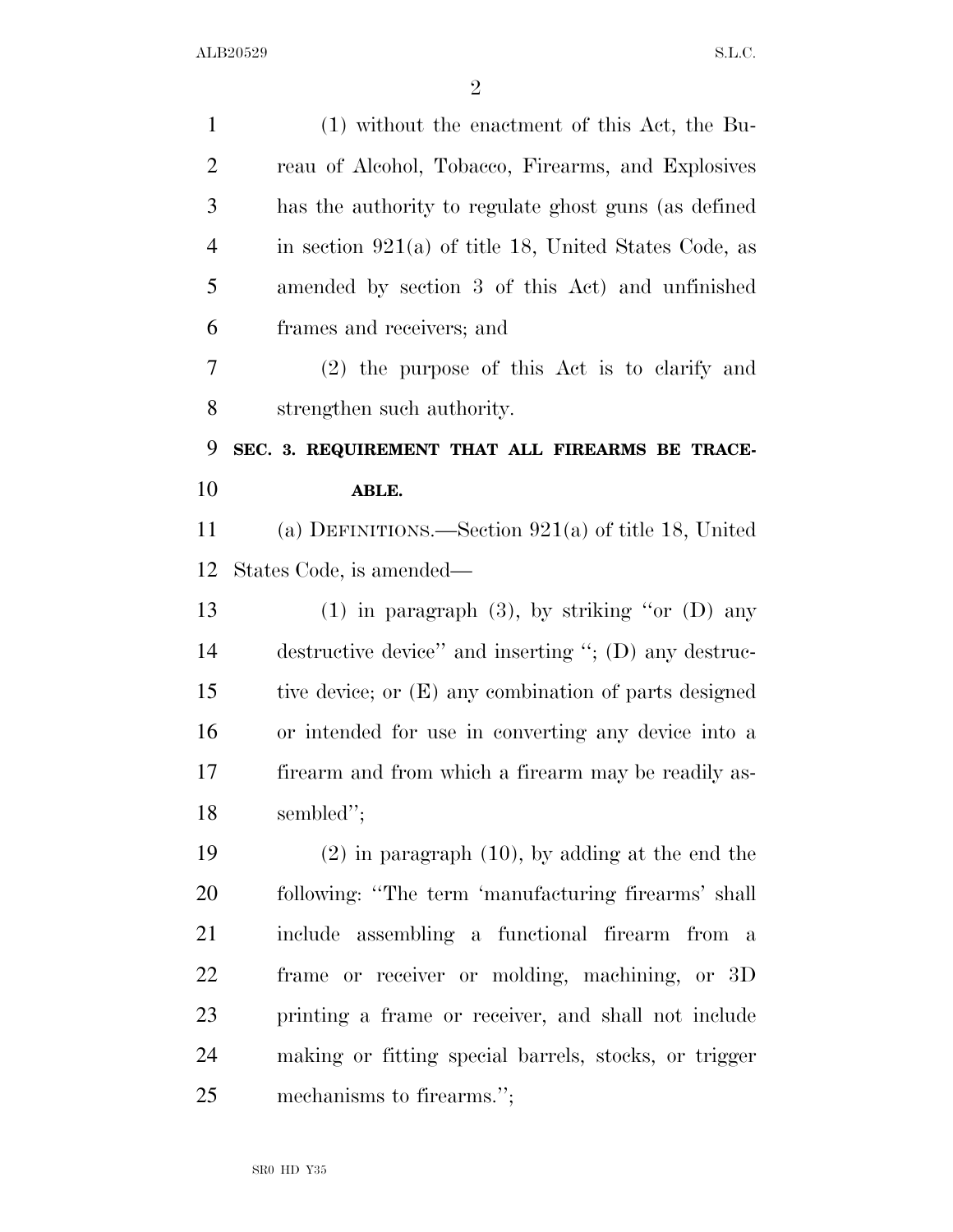| $\mathbf{1}$   | $(3)$ by inserting after paragraph $(29)$ the fol-     |
|----------------|--------------------------------------------------------|
| $\overline{2}$ | lowing:                                                |
| 3              | $``(30)$ The term 'frame or receiver'—                 |
| $\overline{4}$ | $\cdot$ (A) means the part of a firearm that provides  |
| 5              | or is intended to provide the housing for the trigger  |
| 6              | group, regardless of the stage of manufacture; and     |
| 7              | "(B) includes a frame or lower receiver, includ-       |
| 8              | ing blank, casting, or machined body, that requires    |
| 9              | modification, including machining, drilling, filing or |
| 10             | molding, to be used as part of a functional firearm,   |
| 11             | and which is designed and intended to be used in the   |
| 12             | assembly of a functional firearm; and                  |
| 13             | "(C) does not include a piece of material that         |
| 14             | has had—                                               |
| 15             | "(i) its size or external shape altered solely         |
| 16             | to facilitate transportation or storage; or            |
| 17             | ``(ii)<br>solely its chemical composition al-          |
| 18             | tered."; and                                           |
| 19             | (4) by adding at the end the following:                |
| 20             | $\cdot\cdot(36)$ The term 'ghost gun'—                 |
| 21             | $\lq\lq$ means a firearm, including a frame or re-     |
| 22             | ceiver, that lacks a unique serial number engraved     |
| 23             | or cast on the frame or receiver by a licensed manu-   |
| 24             | facturer or importer in accordance with this chapter;  |
| 25             | and                                                    |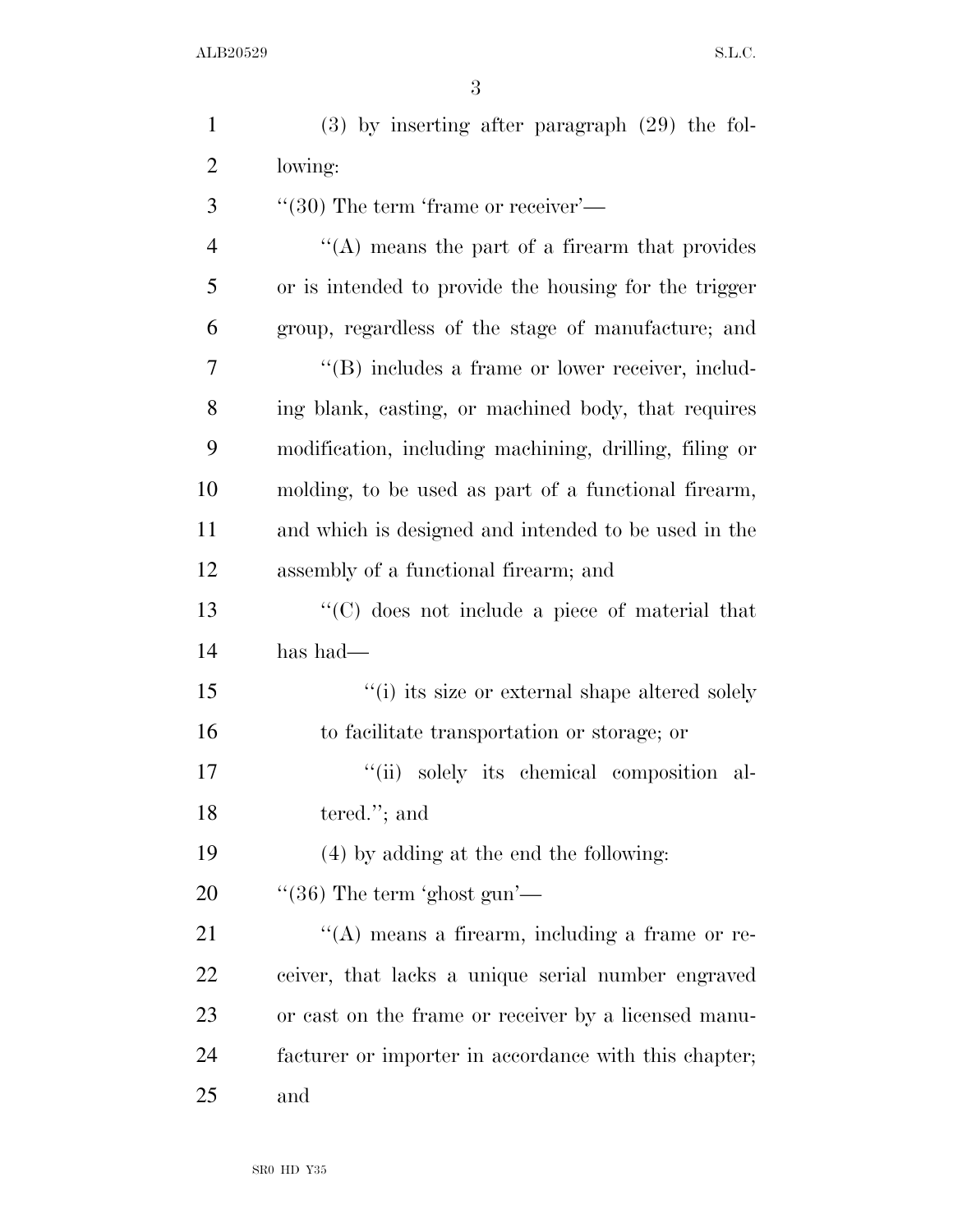1 ''(B) does not include a firearm that has been 2 rendered permanently inoperable.". (b) PROHIBITION; REQUIREMENTS.—Section 922 of title 18, United States Code, is amended by adding at the end the following: "(aa)(1) The Congress finds and declares the fol- lowing: 8 "(A) Firearms tracing is the systematic track- ing of the movement of a firearm recovered by law enforcement officials from the first sale of a firearm by the manufacturer or importer through the dis-

 tribution chain (including the wholesaler and re-tailer) to the first retail purchaser.

 ''(B) Law enforcement agencies across the country work with the Bureau of Alcohol, Tobacco, Firearms, and Explosives to trace firearms and thereby obtain investigative leads in the fight against violent crime and terrorism.

 ''(C) The ability of law enforcement agencies to trace a firearm is dependent on the serial number or other marks on the firearm that identify the manu- facturer or importer who manufactured or imported the firearm and that are unique to the firearm.

24  $\langle\text{(D)}\rangle$  Interstate gun trafficking interferes with lawful commerce in firearms and significantly con-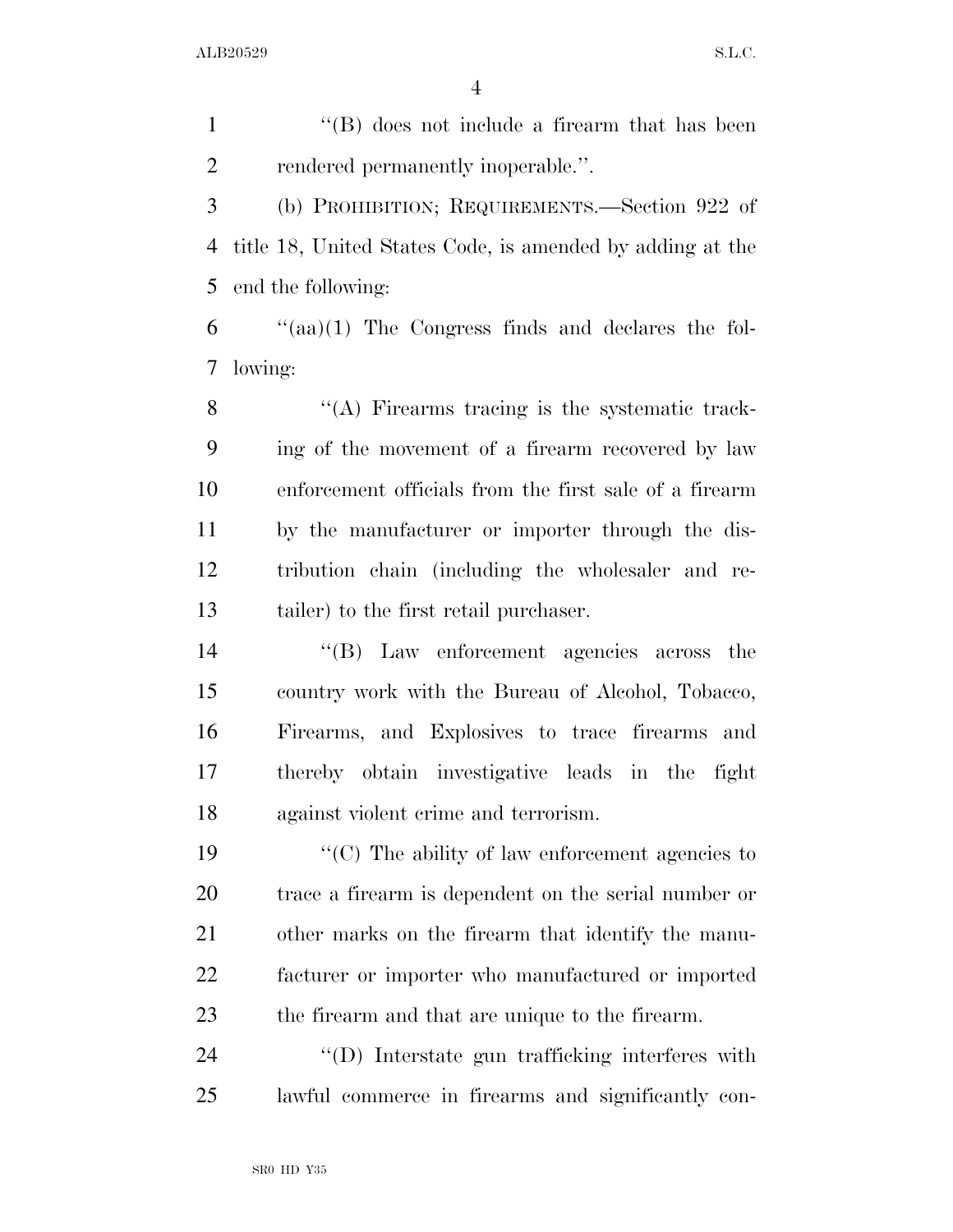tributes to gun crime. Of the 254,700 firearms 2 traced by the Bureau of Alcohol, Tobacco, Firearms, and Explosives in 2018, 71,910 of those firearms were originally sold by a licensed firearms dealer in a State other than the State where the firearms were recovered. These guns made up 28.2 percent of all firearm recoveries in 2018.

 ''(E) Even before the sale of a firearm, the gun, its component parts, and the raw materials from which they are made have considerably moved in interstate commerce.

12 "'(F) If unserialized and untraceable firearms may be constructed and transported freely from State to State, ordinary citizens and foreign visitors may fear to travel to or through certain parts of the country due to concern about violent crime and gun violence, and law enforcement agencies may be un-able to address it.

 $\frac{1}{2}(A)$  Except as provided in subparagraph (B), it shall be unlawful for any person to manufacture, sell, offer to sell, transfer, purchase, or receive a ghost gun in or affecting interstate or foreign commerce.

23 "'(B) Subparagraph (A) shall not apply to-

24 ''(i) the manufacture of a firearm by a licensed manufacturer if the licensed manufacturer complies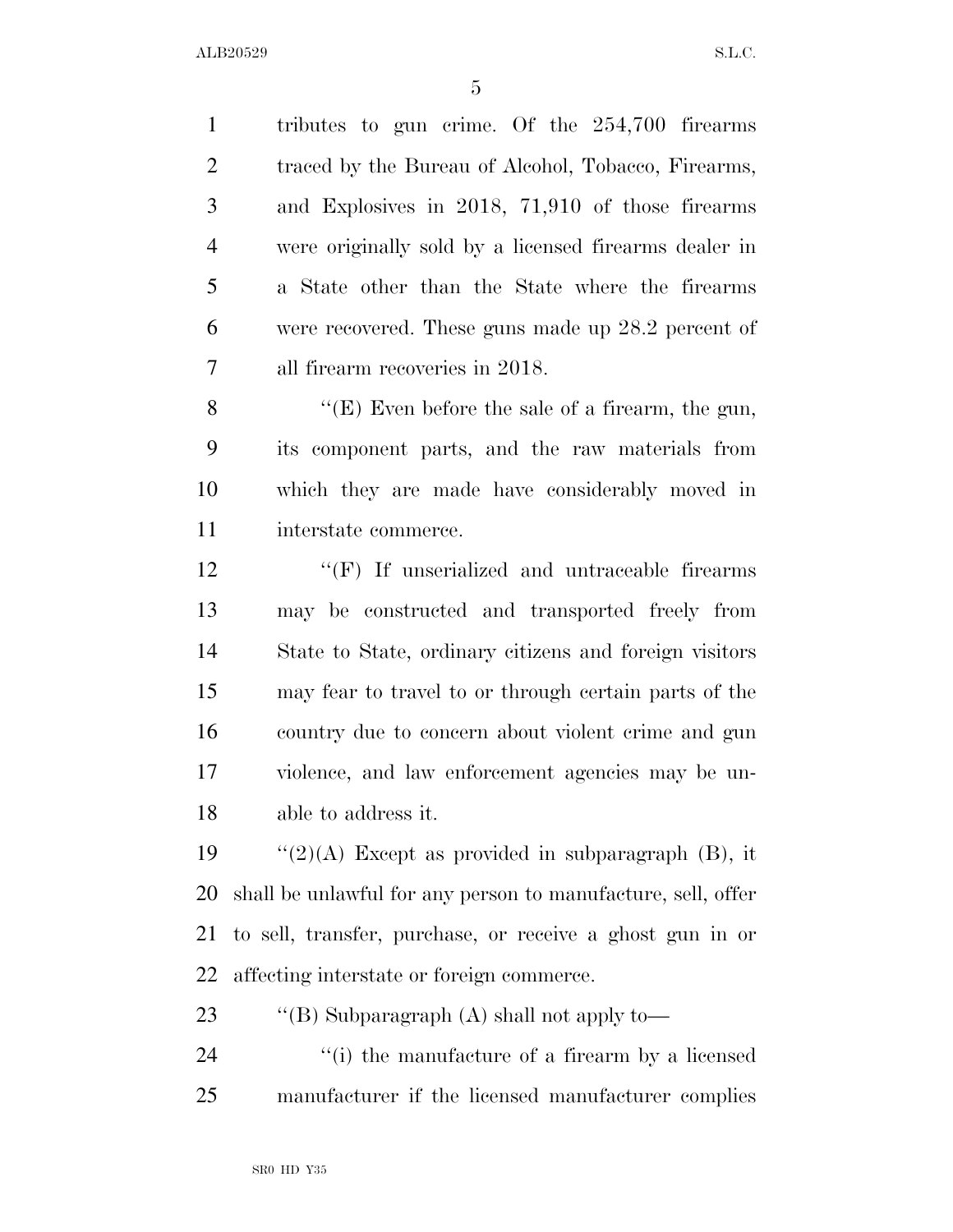with section 923(i) before selling or transferring the firearm to another person;

3 ''(ii) the offer to sell, sale, or transfer of a fire- arm to, or purchase or receipt of a firearm by, a li- censed manufacturer or importer before January 1, 2022; or

 ''(iii) transactions between licensed manufactur-ers and importers on any date.

 ''(bb) It shall be unlawful for a person other than a licensed manufacturer or importer to engrave or cast a serial number on a firearm in or affecting interstate or foreign commerce.

 ''(cc) Beginning on January 1, 2022, it shall be un- lawful for any person other than a licensed manufacturer or importer to possess a ghost gun in or affecting inter-state or foreign commerce.

 ''(dd) Beginning on January 1, 2022, it shall be un- lawful for any person other than a licensed manufacturer or importer to possess a ghost gun in or affecting inter- state or foreign commerce with the intent to sell or trans- fer the ghost gun with or without further manufacturing or to manufacture a firearm with the ghost gun.

23  $\cdot$  "(ee)(1) It shall be unlawful for any person to sell, offer to sell, or transfer, in or affecting interstate or for-eign commerce, to any person other than a licensed manu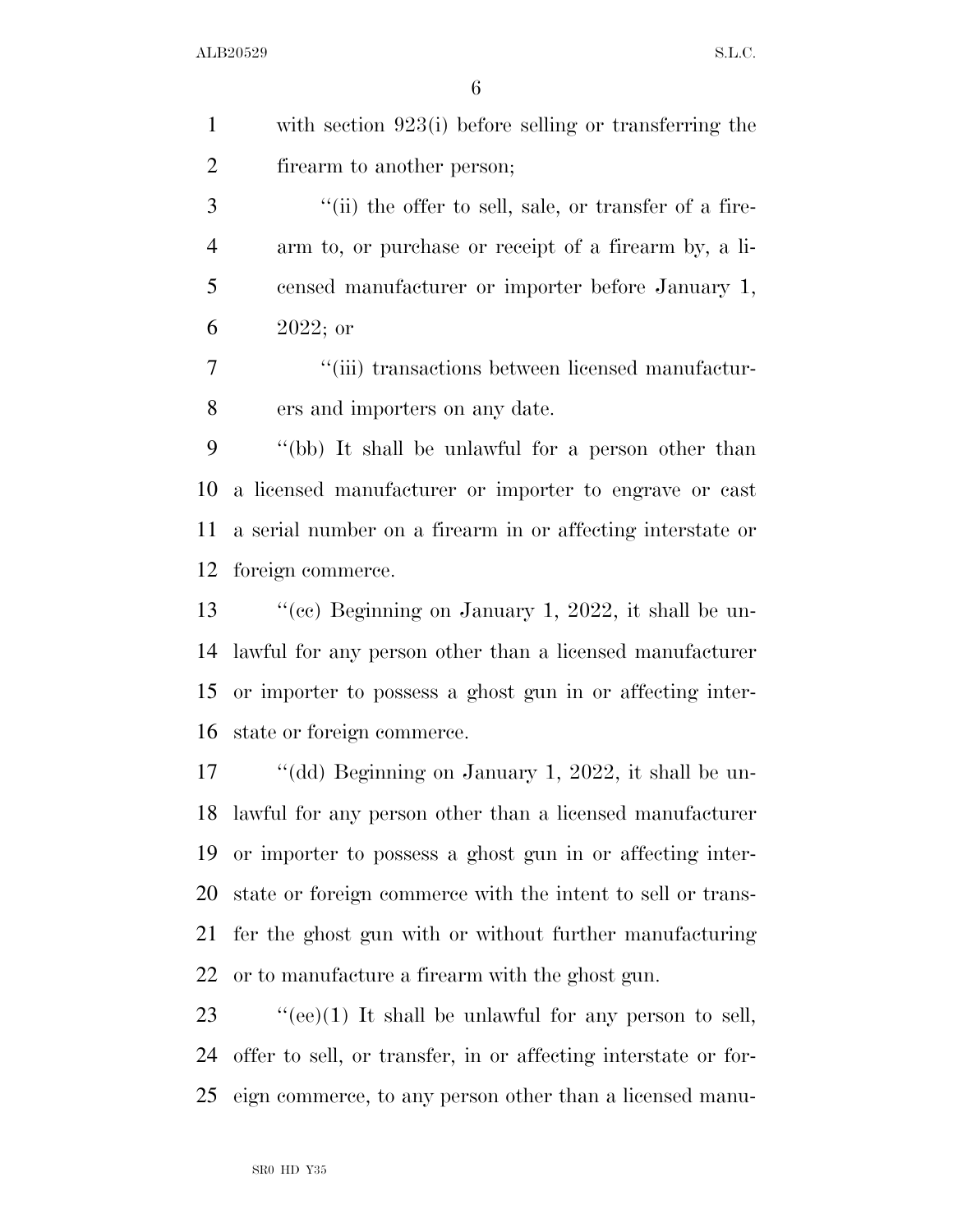ALB20529 S.L.C.

 facturer a machine that has the sole or primary function of manufacturing firearms.

 ''(2) Except as provided in paragraph (3), beginning on January 1, 2022, it shall be unlawful for any person other than a licensed manufacturer to possess, purchase, or receive, in or affecting interstate or foreign commerce, a machine that has the sole or primary function of manu-facturing firearms.

 ''(3) Paragraph (2) shall not apply to a person who is engaged in the business of selling manufacturing equip- ment to a licensed manufacturer who possesses a machine with the intent to sell or transfer the machine to a licensed manufacturer.''.

 (c) REQUIREMENTS.—Section 923(i) of title 18, United States Code, is amended by adding at the end the following: ''The serial number shall be engraved or cast on the frame or receiver in a manner sufficient to identify the firearm and the manufacturer or importer that put the serial number on the firearm.''.

 (d) PENALTIES.—Section 924 of title 18, United States Code, is amended—

22 (1) in subsection (a)(1)(B), by striking "or (q)" 23 and inserting  $\mathfrak{t}(\mathfrak{q})$ , (aa), (bb), (cc), (dd), or (ee)"; and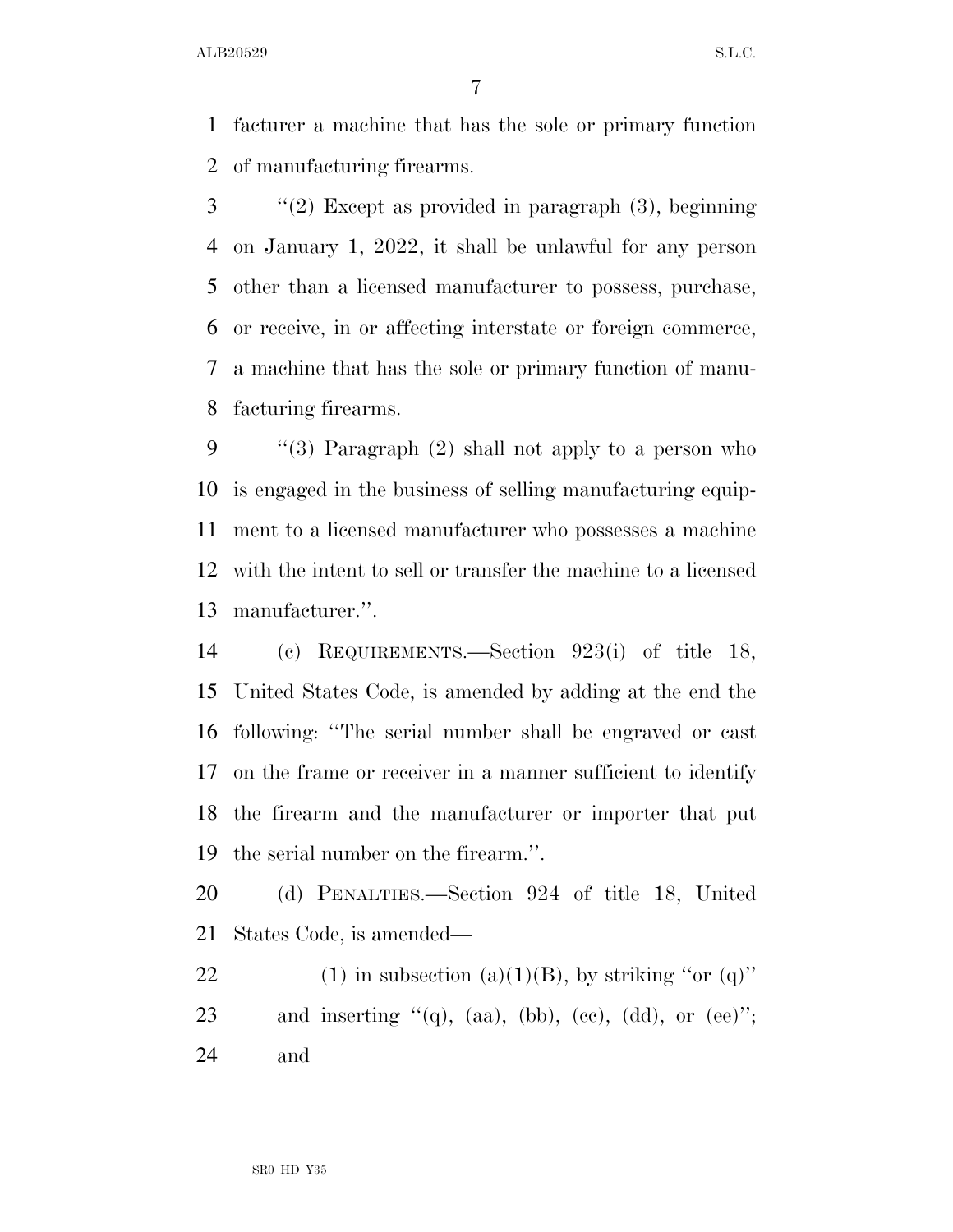| $\mathbf{1}$   | (2) in subsection (d)(1), by striking "or $(k)$ "         |
|----------------|-----------------------------------------------------------|
| $\overline{2}$ | and inserting " $(k)$ , (aa), (bb), (ee), (dd), or (ee)". |
| 3              | SEC. 4. MODERNIZATION OF THE PROHIBITION ON UNDE-         |
| $\overline{4}$ | TECTABLE FIREARMS.                                        |
| 5              | Section $922(p)$ of title 18, United States Code, is      |
| 6              | amended—                                                  |
| 7              | $(1)$ in paragraph $(1)$ —                                |
| 8              | $(A)$ in the matter preceding subparagraph                |
| 9              | $(A)$ , by striking "any firearm";                        |
| 10             | $(B)$ by amending subparagraph $(A)$ to read              |
| 11             | as follows:                                               |
| 12             | "(A) an undetectable firearm; or"; and                    |
| 13             | $(C)$ in subparagraph $(B)$ , by striking "any            |
| 14             | major component of which, when subjected to               |
| 15             | inspection by the types of x-ray machines com-            |
| 16             | monly used at airports, does not generate" and            |
| 17             | inserting the following: "a major component of            |
| 18             | a firearm which, if subjected to inspection by            |
| 19             | the types of detection devices commonly used at           |
| 20             | airports for security screening, would not gen-           |
| 21             | erate";                                                   |
| 22             | $(2)$ in paragraph $(2)$ —                                |
| 23             | $(A)$ by amending subparagraph $(A)$ to read              |
| 24             | as follows:                                               |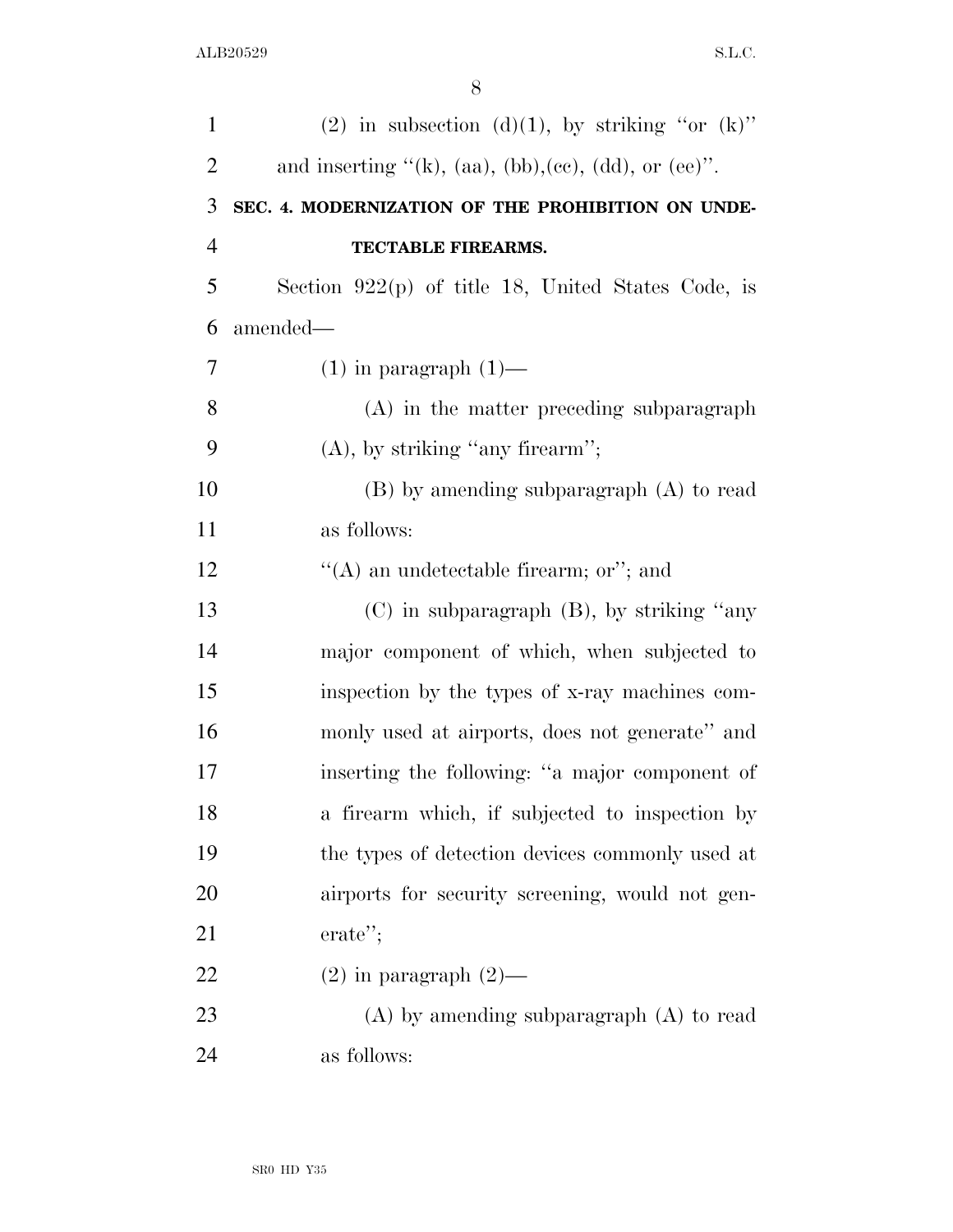| $\mathbf{1}$   | "(A) the term 'undetectable firearm' means a             |
|----------------|----------------------------------------------------------|
| $\overline{2}$ | firearm, as defined in section $921(a)(3)(A)$ , of which |
| 3              | no major component is wholly made of detectable          |
| $\overline{4}$ | material;";                                              |
| 5              | (B) by striking subparagraph (B) and in-                 |
| 6              | serting the following:                                   |
| $\overline{7}$ | $\lq\lq$ the term 'major component', with respect        |
| 8              | to a firearm—                                            |
| 9              | "(i) means the slide or cylinder or the                  |
| 10             | frame or receiver of the firearm; and                    |
| 11             | "(ii) in the case of a rifle or shotgun, in-             |
| 12             | cludes the barrel of the firearm; and"; and              |
| 13             | (C) by striking subparagraph (C) and all                 |
| 14             | that follows through the end of the undesig-             |
| 15             | nated matter following subparagraph (C) and              |
| 16             | inserting the following:                                 |
| 17             | $\lq\lq$ the term 'detectable material' means any        |
| 18             | material that creates a magnetic field equivalent to     |
| 19             | more than $3.7$ ounces of $17-4$ pH stainless<br>or      |
| <b>20</b>      | steel. $";$                                              |
| 21             | $(3)$ in paragraph $(3)$ —                               |
| 22             | $(A)$ in the first sentence, by inserting ", in-         |
| 23             | cluding a prototype," after "of a firearm"; and          |
| 24             | (B) by striking the second sentence; and                 |